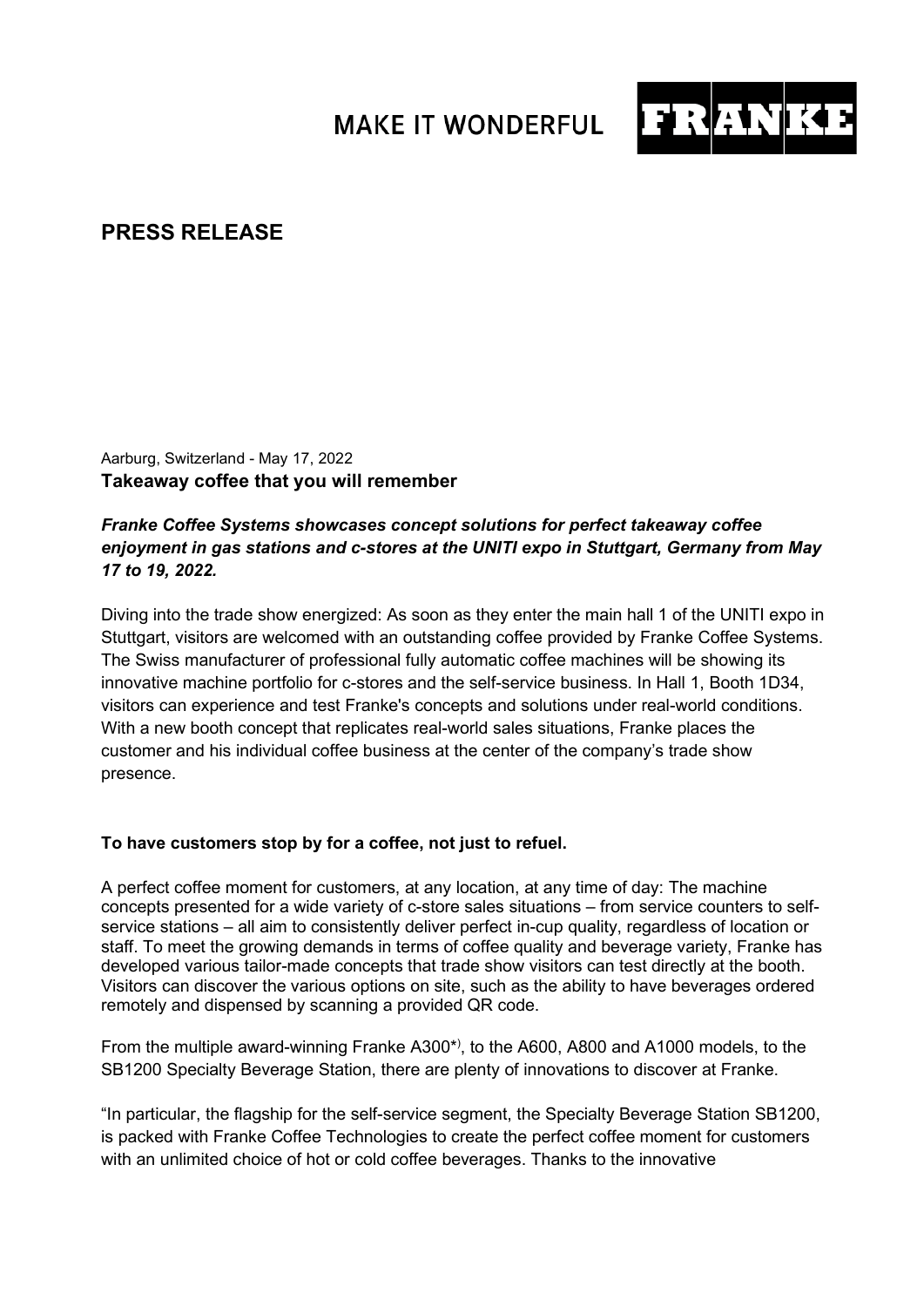# **MAKE IT WONDERFUL**



Indivi**dualMilk** technology\*), the full range of beverages can be prepared with dairy milk or optionally with vegan alternatives, with guaranteed separation and no cross-contamination", explains Roman Probst, Head of Global Sales at Franke Coffee Systems.

In addition to the standard version, the SB1200 also offers maximum flexibility and beverage selection on a compact footprint when equipped with the newSU12 cooling unit.

With another Franke coffee station in the forum, visitors can follow the technical presentations particularly attentively thanks to delicious coffee specialties. And as a sponsor of the UNITI expo networking party, Franke Coffee Systems ensures an inspiring exchange over an excellent cup of coffee or coffee cocktail.

### **Visit Franke Coffee Systems in Hall 1, Booth 1D34, in the foyer at the trade fair entrance and at the trade fair forum.**

For trade visitors, admission to the trade fair, participation in the conference program and catering in the "GenussGARTEN FOODCOURT" and on the Carwash Piazza are free of charge. Here you can register as a trade visitor: Visitor Information - [UNITI expo \(uniti-expo.de\)](https://www.uniti-expo.de/en/trade-visitors/visitor-information)

\*) Currently unavailable in North America

### **About Franke Coffee Systems**

Franke Coffee Systems, a division of the Franke Group, is a technology and solution provider of fully automatic coffee machines for professional coffee making needs. Our passion for the best coffee quality motivates us to elevate the customer experience through sharing state-of-the-art innovations and profound industry expertise. Learn more at [coffee.franke.com](https://www.franke.com/ch/en/cs.html)

*Media contact Franke Coffee Systems Jessica Zoehner Head of Global Marketing at Franke Coffee Systems Email: jessica.zoehner@franke.com*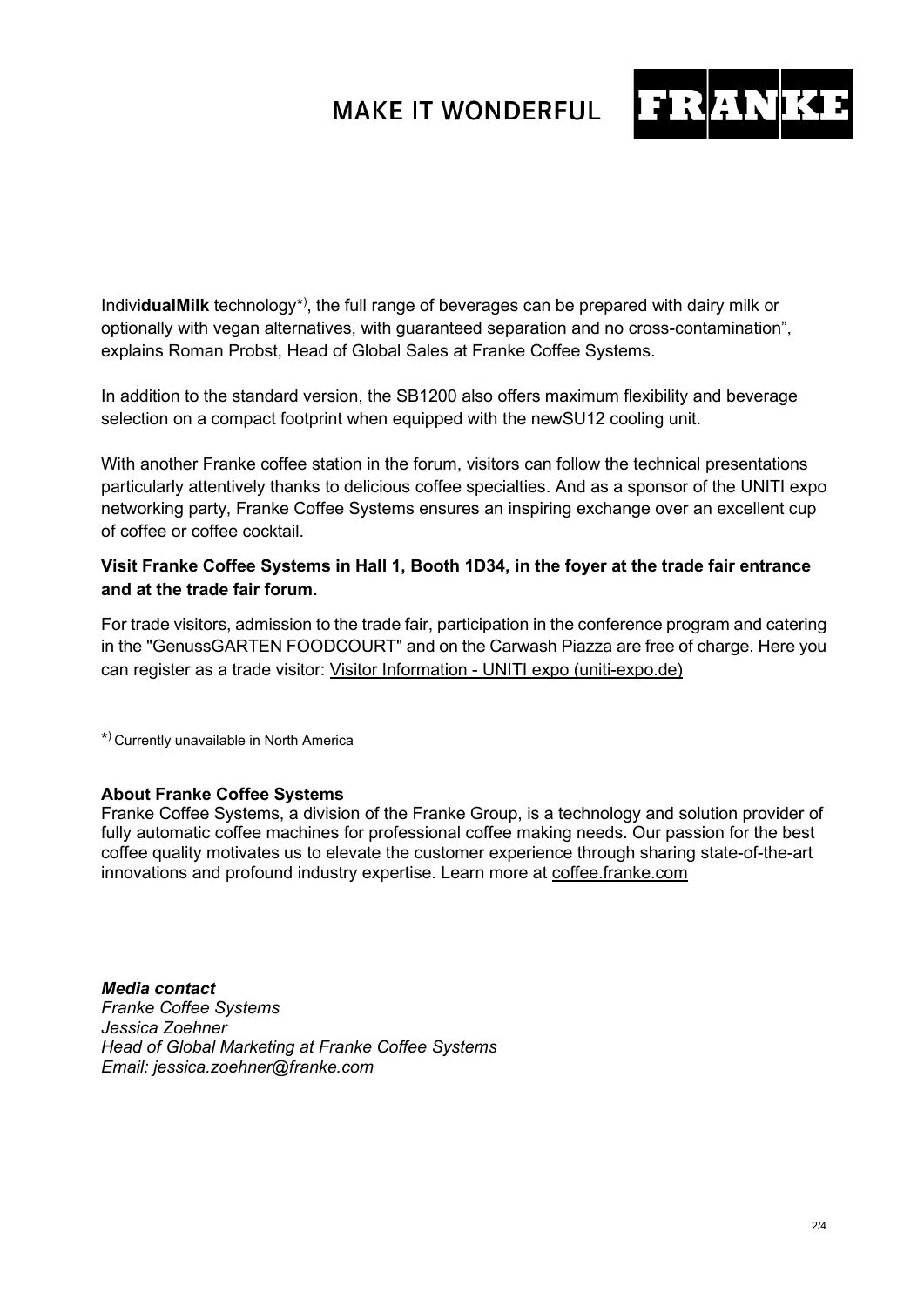



Classic with milk or vegan with a plant-based alternative? Thanks to Indivi**dualMilk** Technology from Franke Coffee Systems, coffee beverages can be prepared with milk or a plant-based alternative. Guaranteed separated and without cross-contamination!